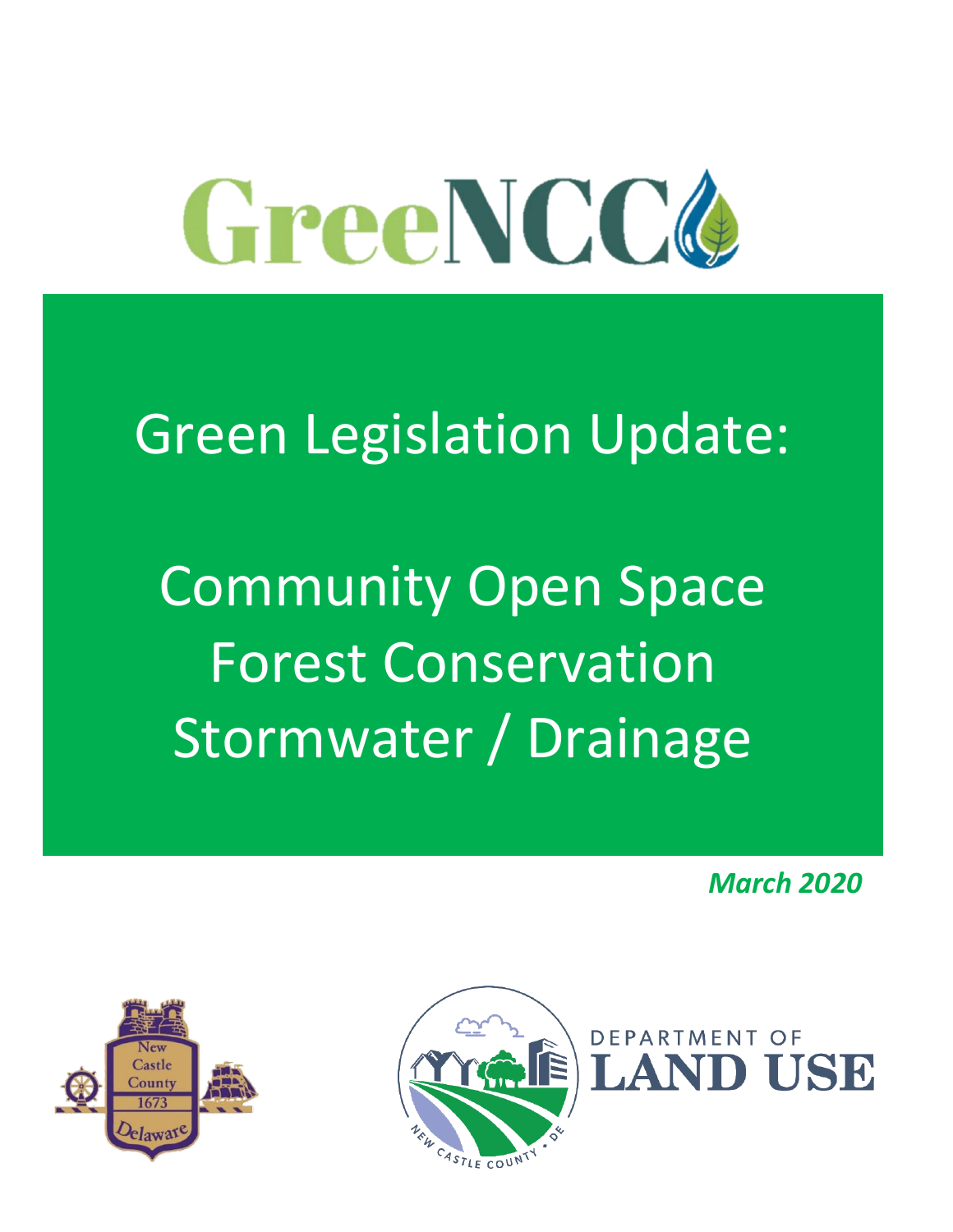## **Overview of Legislation Frameworks:**

## • Community open space

- − Key objectives:
	- $\circ$  Community open space design to be sustainable/economical for the public.
	- o Timely completion of community open space.
	- $\circ$  Support open space that serves the range of needs for recreation, the environment, and other services.
	- $\circ$  Housekeeping of the existing code—ensuring consistency, clarity for the user.

## • Forest conservation

- − Key objectives:
	- o Increase forest protection and outcomes
	- o Improve resource preservation and outcomes
	- o Protect forests that contain the highest habitat value and conservation design
	- o Modernize and achieve best science/practice

## • Stormwater / drainage

- − Key objectives:
	- o Achieve important water quality goals and requirements
	- o Consumer protection—
		- Sustainability of infrastructure/development
		- Cost effectiveness of public investment
	- o Ecological sustainability

## **Status:**

- December 4, 2019:
	- Public workshop presenting / discussing three draft legislation frameworks:
		- o Community open space
		- o Forest conservation
		- o Stormwater / drainage
- December 4, 2019 through January 17, 2020:
	- − Online survey / comment period
- February / March 2020:
	- − Continuing to review feedback
	- − Refining and drafting legislation
	- − Public update (THIS SUMMARY DOCUMENT)

The Land Use Department has been working for many months on research and development of draft legislation for each of the three issues (community open space, forest conservation, and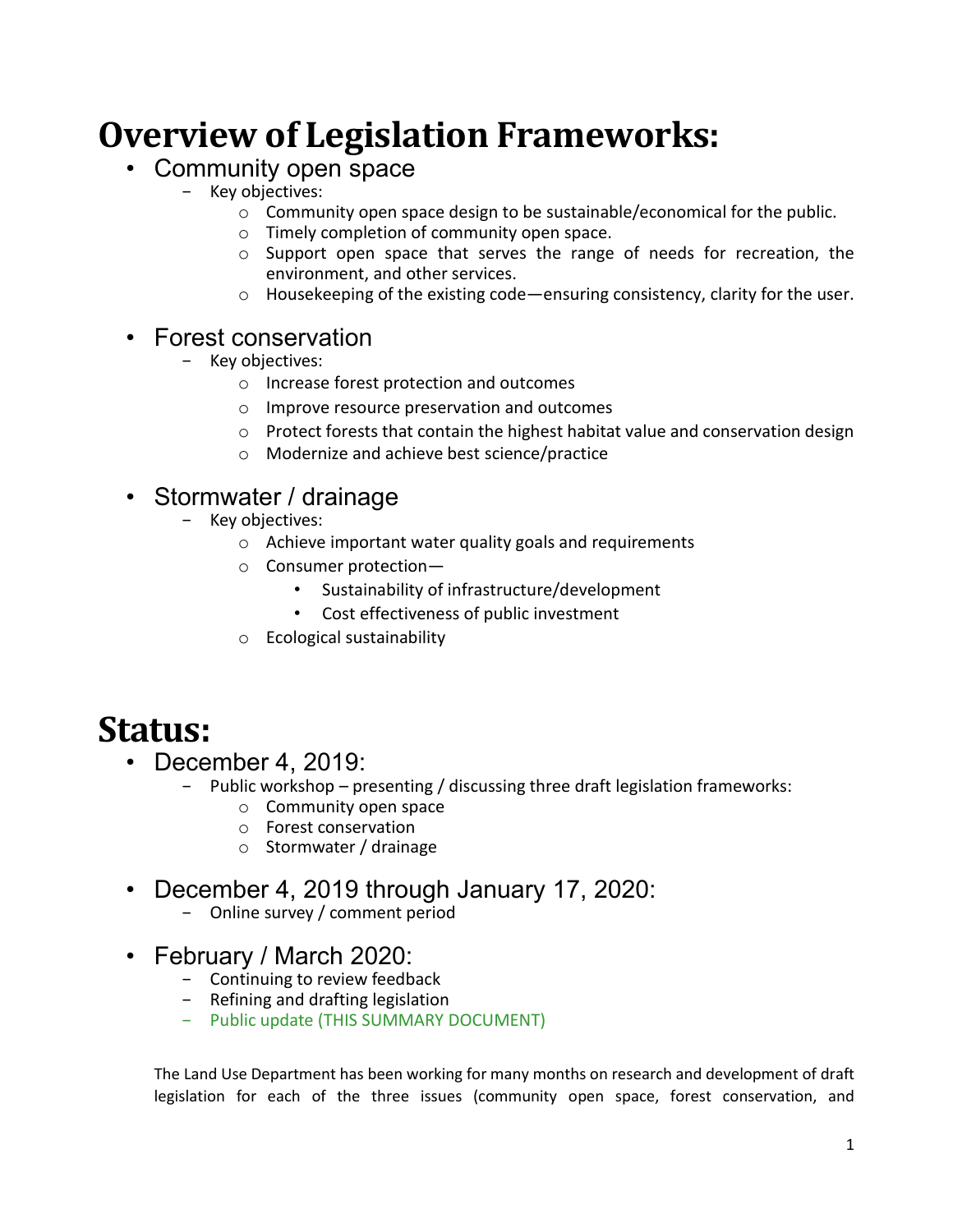stormwater/drainage). Feedback received is being used to further inform development of effective and balanced legislation toward protecting our community's precious environmental resources and promoting overall vitality of the county.

## Next Step: Introduce legislation ➢ Community open space (Spring 2020)

- ➢ Forest conservation (late Spring 2020)
	- ➢ Stormwater / drainage (Summer 2020)

### Standard Legislative Process for Text Amendment to County Code:

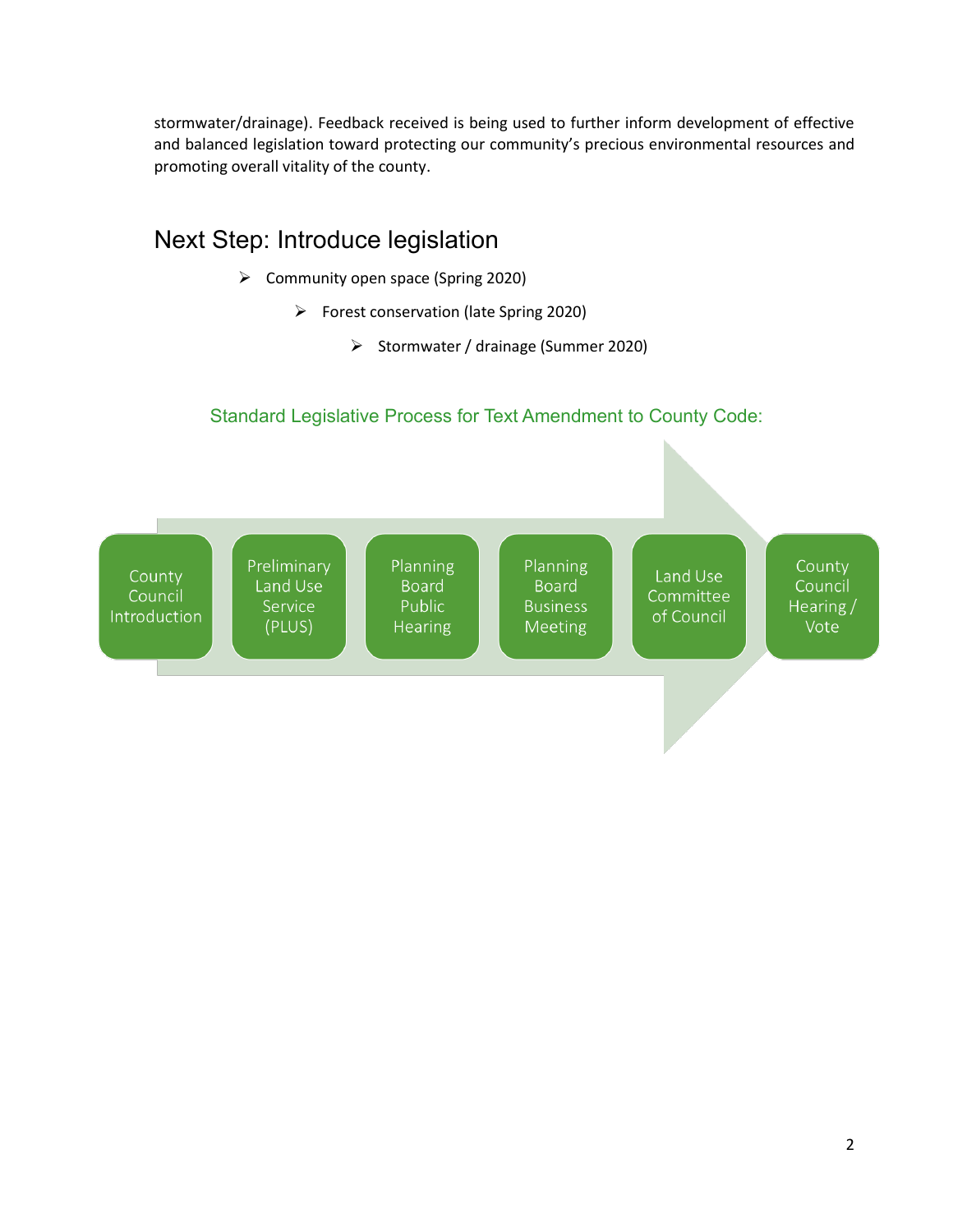## **Summary of Feedback Received:**

## **PUBLIC SURVEY RESULTS:**

- Open December 4, 2019 January 17, 2020
- General opinion type questions and open-ended option to submit more detailed comments
- 84 participants, as follows:

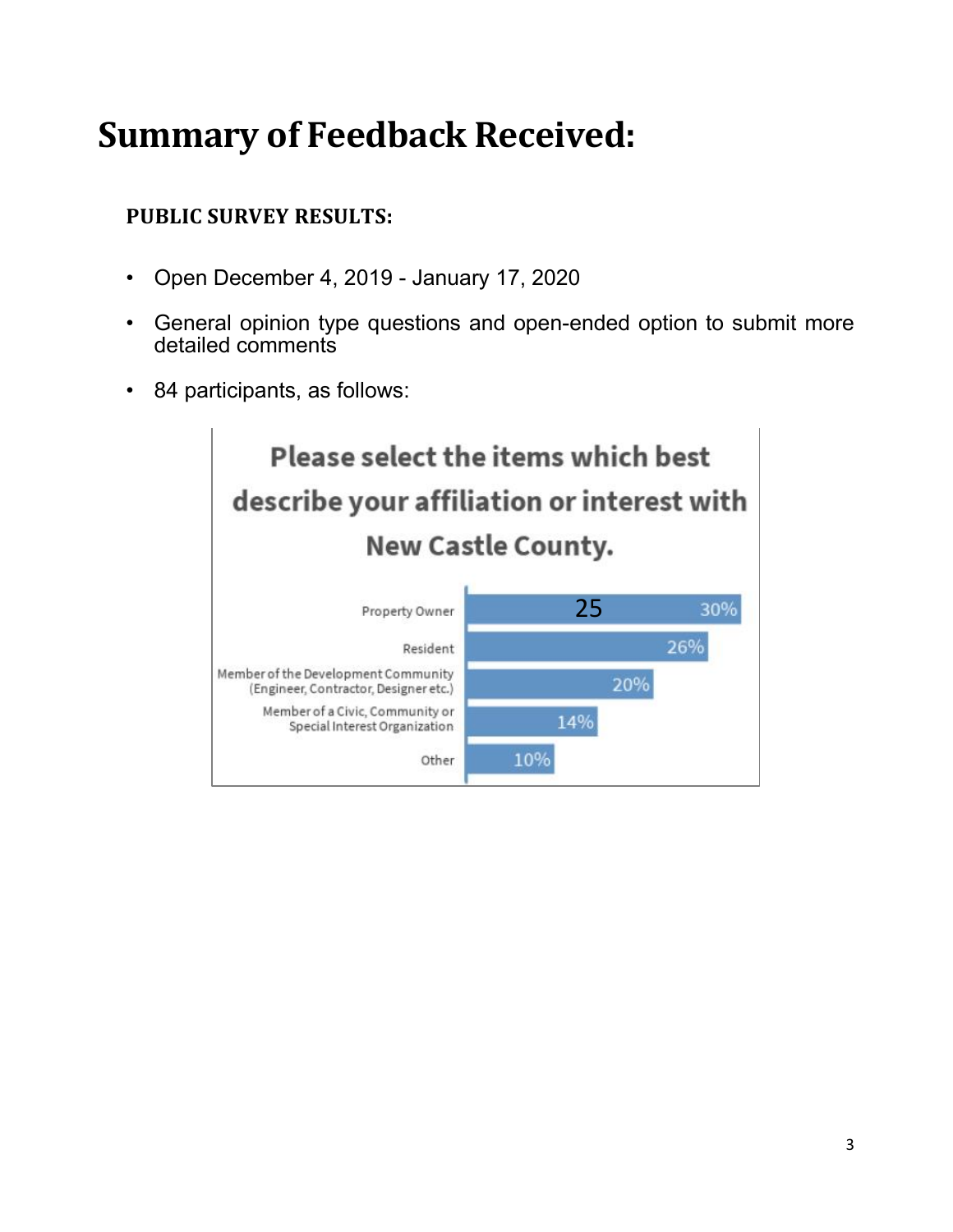**Survey Results – Community Open Space:**



## **Survey Results – Forest Conservation:**

Your opinion: "The introduction of afforestation standards will be beneficial to the environmental vitality of NCC." (57 responses)

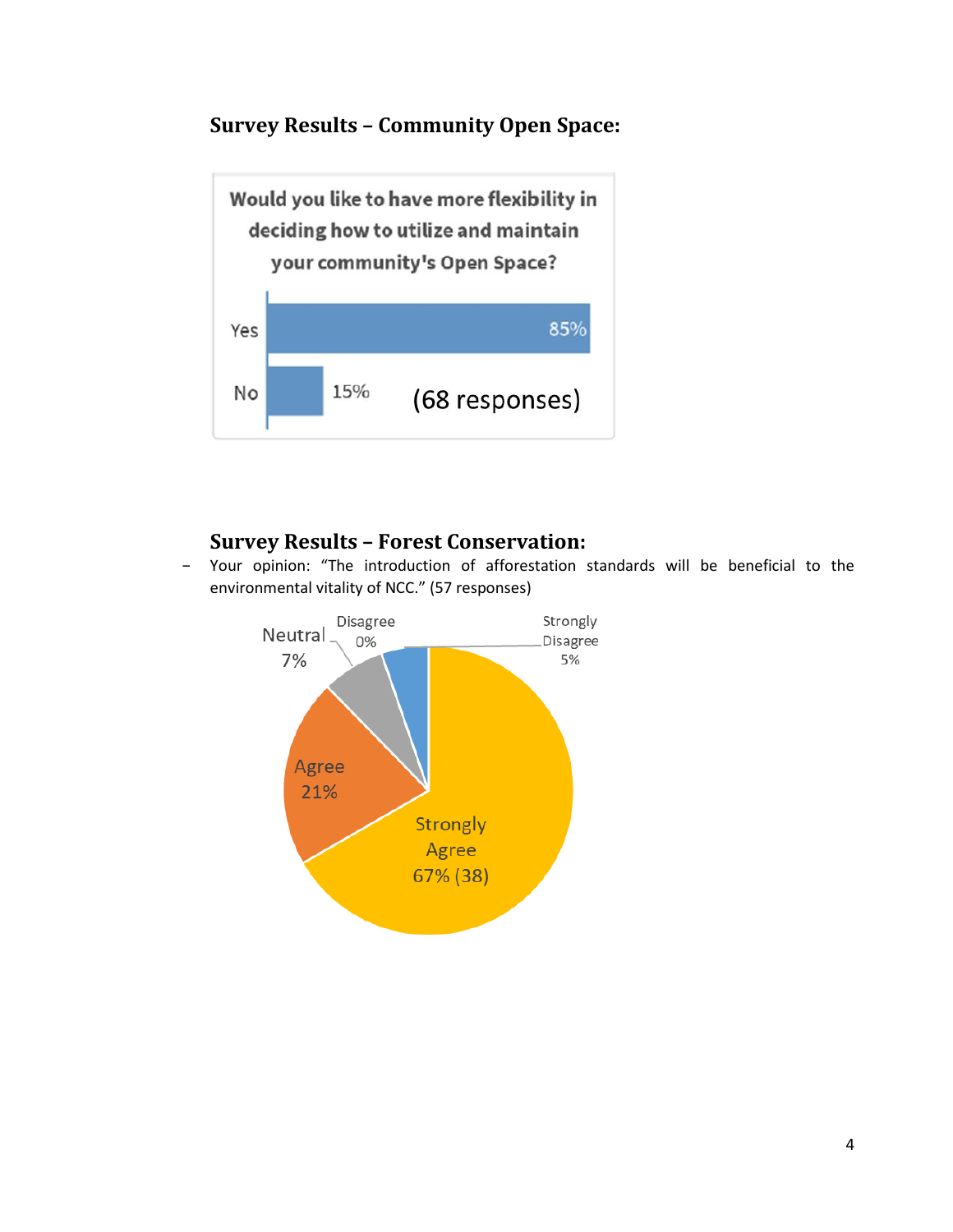− Your opinion: "Resource protection standards should be increased for forests that contain high habitat value." (57 responses)



Your opinion: "Establishing a formal method for delineating forest resources will have a positive impact on the land development review process." (56 responses)

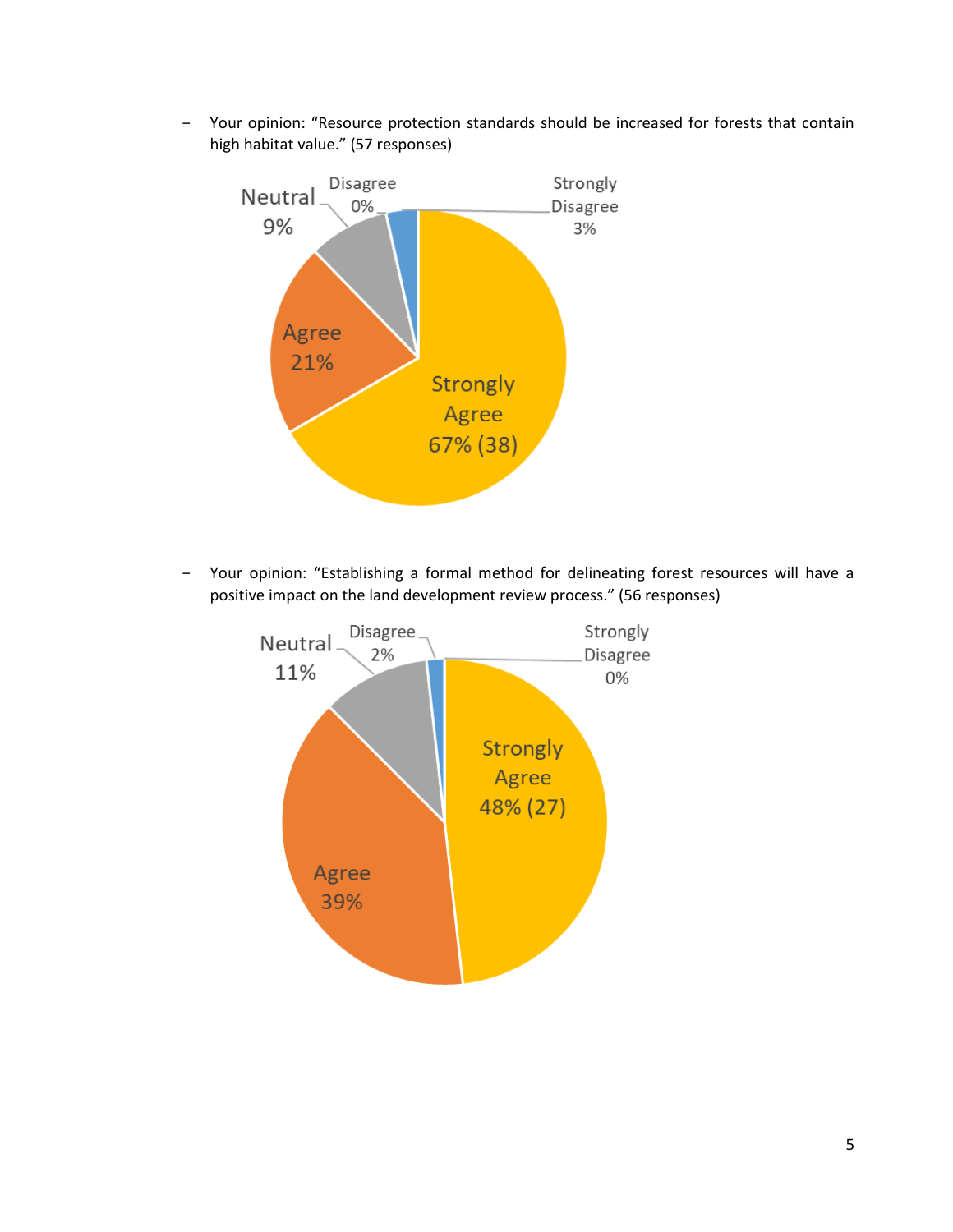− NCC currently has two protection levels for forest resources. What number of protection levels will better protect forest resources? (55 responses)



Your opinion: "Allowing professionals other than engineers and surveyors to submit select items for review will have a positive effect on the land development process." (56 responses)

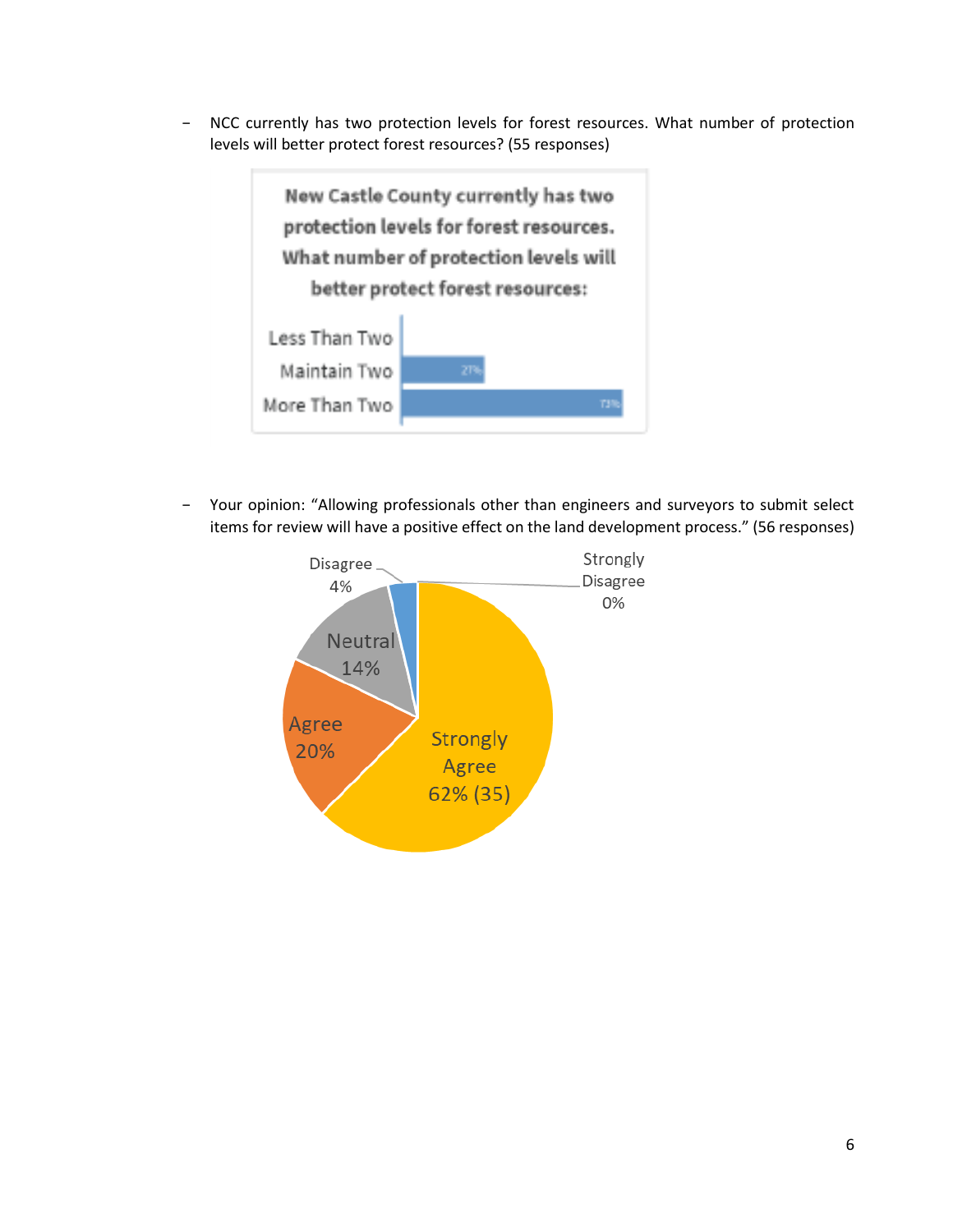## **Survey Results – Stormwater/Drainage:**





Select the option that best reflects your opinion: "Updating codes is an important way to achieve projects that retain value and serve the needs of today's population."

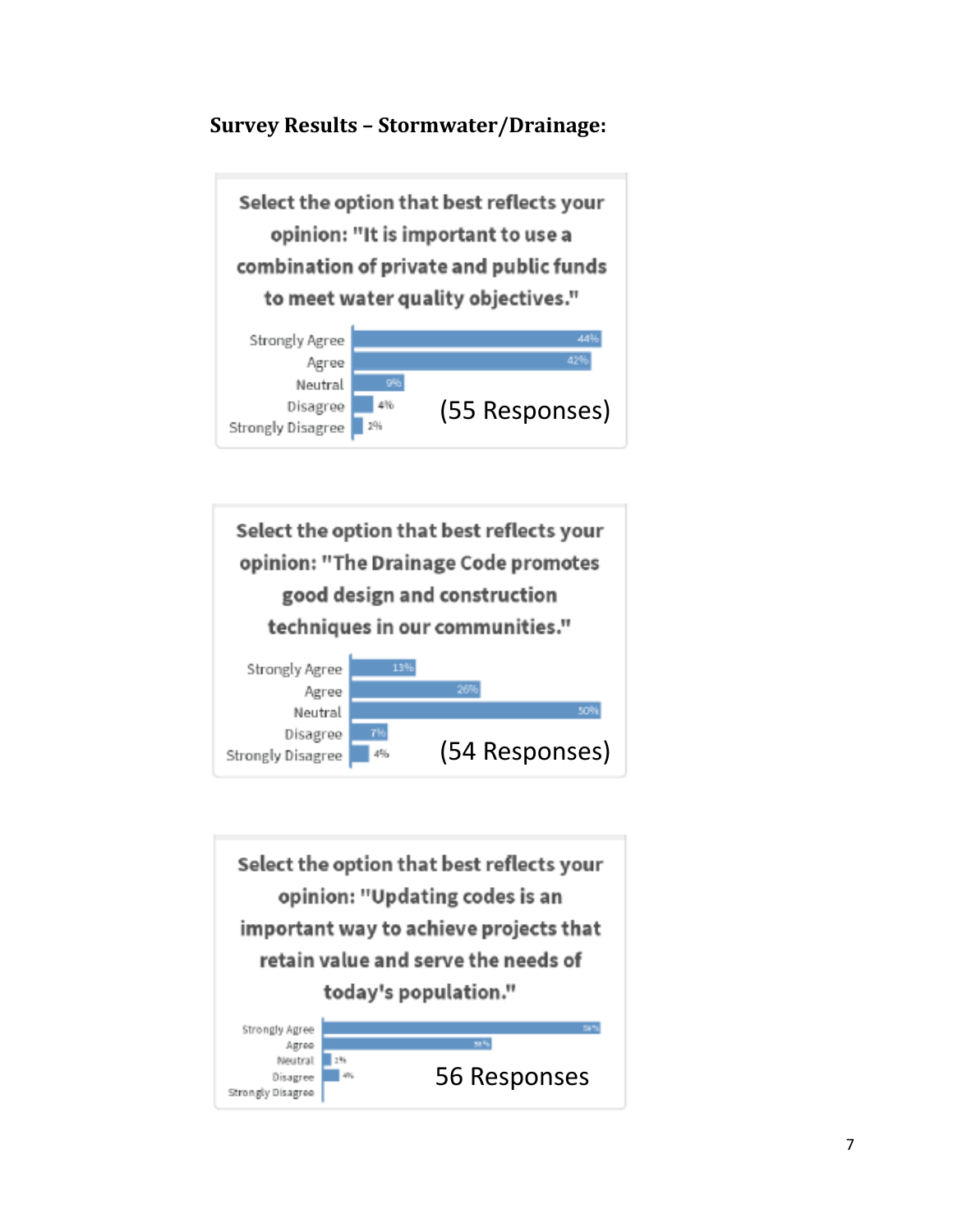### **SUBMITTED COMMENTS:**

The following is a summary of comments from the public workshop (December 4, 2019), online survey, and other comment submittals through February 2020. The content has been organized/summarized around categories that emerged, where possible, for relative brevity and clarity. **This is not a full listing of all comments received.**

Full comments and responses are available by request. Please contact:

[LandUse@newcastlede.gov](mailto:LandUse@newcastlede.gov)

*(302) 395-5400*

### **Overarching**

The following comments relate to all three draft legislative frameworks and/or have broader relevance to environmental issues:

- **Natural/environmental qualities are important for quality of life.**
	- o Need to increase the current Resource Protection Standards in the UDC.
	- $\circ$  Focus on strategies that reduce turf grass, improve infiltration capacity, reduce need for herbicide.
	- $\circ$  Open space acquisition and maintenance/enhancement programs and funding are important part of achieving overarching objectives.
- **Add / allow / require other professionals with subject matter expertise to submit / certify / approve**
	- $\circ$  Landscape architects receive education in technical and scientific areas such as grading, drainage, horticulture, and environmental sciences as well as training in site design, planning, and historic preservation. The addition of landscape architects to the list of professionals allowed to submit land development plans to New Castle County follows current Delaware State Code, 24 Delaware Code § 200 and is line with the Application and Plan Requirements noted in the United Development Code Appendix 1.
	- o Arborists with a tree preservation emphasis and environmental land planners with LEED certified background are musts on a well-crafted, win-win, development for both the builder and the county.
	- $\circ$  I strongly disagree with the proposal "A new provision allows substitutions of plant material from the Landscape plan with Land Use Department approval if the plants conform to the plant list in this Chapter" Any substitutions should be per a design professional (not necessarily the one who certified the plan); I strongly believe only design professionals skilled in the ecosystem services, landscape applicability, and maintenance requirements of native vegetation should approve plant changes
	- $\circ$  Significant changes to landscape plans should require a qualified professional
- **Develop incentives to design above code minimums; include incentives, penalties, enforcement strategies to achieve better outcomes**
	- $\circ$  Use penalties and incentives for protecting forests and other untouched habitat, except to remove non-native invasives; this is a way to recover rainwater without basins that are costly to maintain and unsightly.
	- $\circ$  Better plans that are enforced by county law should have more teeth to them so that the builder has to think twice about whether he just wants to pay the penalties and do whatever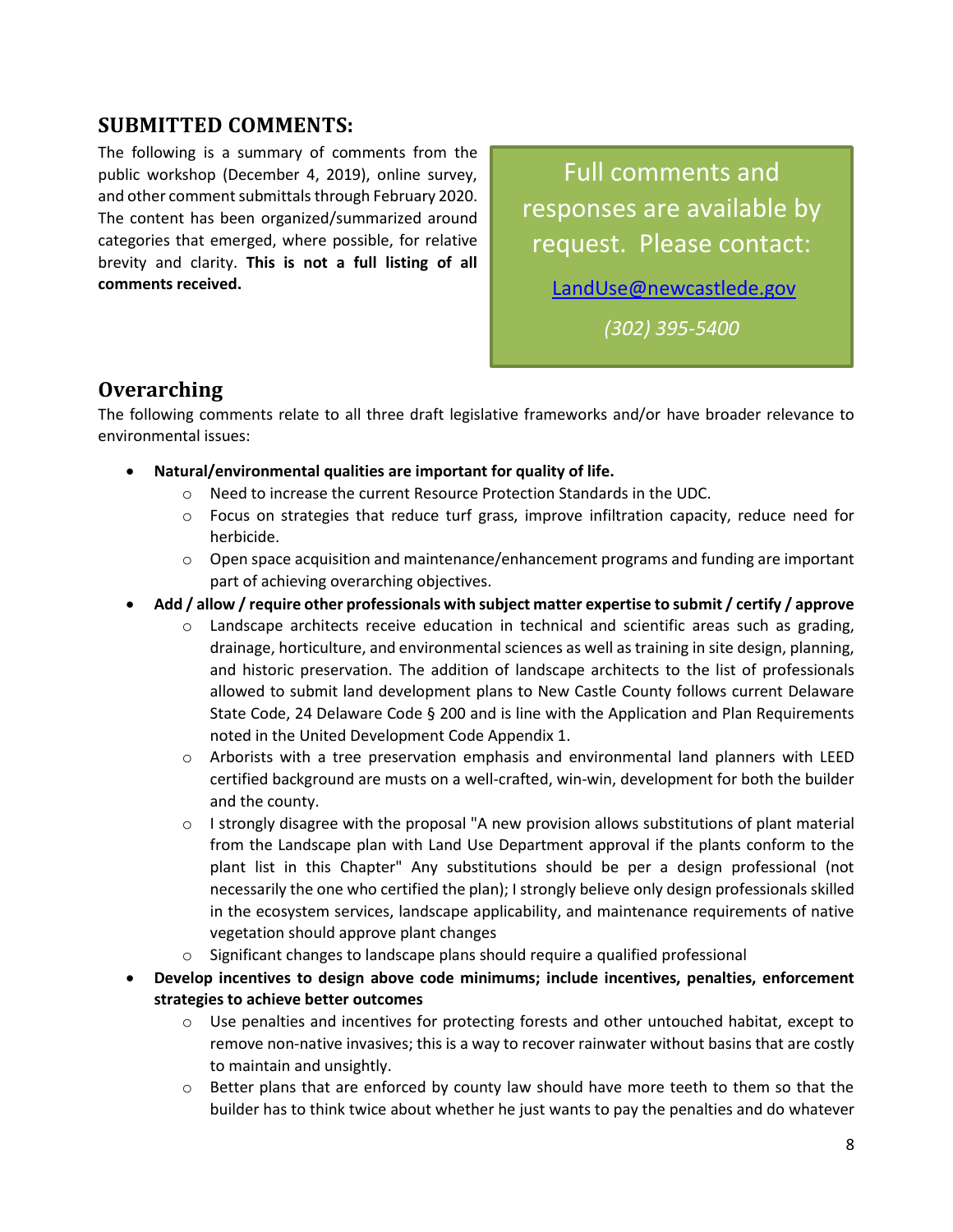they want. Other states in the US say that they may remove trees for \$100 per diameter inch but aren't penalized for nonnative species and dead trees. historic trees are not allowed to be removed and have to have a tree preservation plan. This system requires environmental advocates surveying the species and analyzing the advantages of certain land use remaining untouched.

- $\circ$  Maybe an optional review stage can be added that allows for reduce fees to the developer if X% of design initiatives go above code minimum?
- **Flexibility in development options is important for creative/effective land planning and innovation.**
- **Educational/awareness components needed in addition to regs.**
- **Leverage public / private partnerships toward these public goals.**
- **Further develop restoration / mitigation strategies**

(Note: Many of the above comments are further articulated under the pertinent category/ordinance framework below.)

## **Community Open Space (Chapter 40, Article 27)**

- **General**
	- o Clarify definitions
		- "Natural"
		- Around management of attrition of vegetation and what scale of removals should require a design professional
	- o Create an owners manual for management/maintenance
		- List of tasks, schedule of when they should take place, where to find additional information if repairs are needed, and reporting obligations with forms and points of contact (not to replace the technical plan)
		- Well-written, illustrated with clear diagrams
	- o Require certified/licensed or other appropriate professional…
		- For site contractors verifying critical elevations
		- For modifications of a certain scale
		- Disagree with the proposal "A new provision allows substitutions of plant material from the Landscape plan with Land Use Department approval if the plants conform to the plant list in this Chapter" Any substitutions should be per a design professional (not necessarily the one who certified the plan)

#### • **Types of uses/vegetative cover for community open space**

- o Natural resource protection
	- Native plantings along streams
	- Green stormwater management
	- Allow native plants, natural ecosystems to populate; control invasives
	- Keep forests intact, don't remove and build unnecessary buildings, pools, etc; keep open, natural spaces and protect
	- Connectivity of open space/habitat
- o Recreation
	- Trails and pathways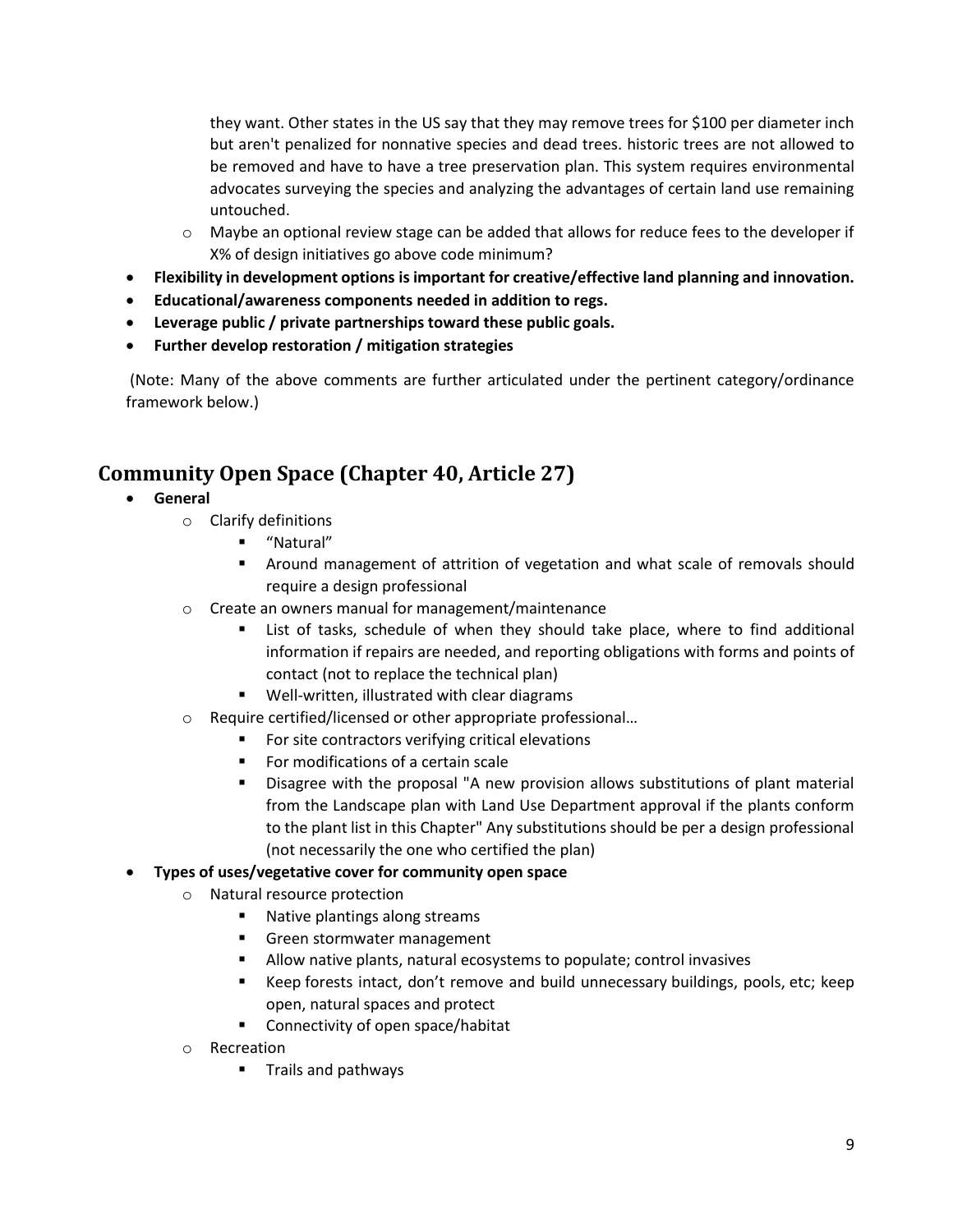- More than just standard playground or conventional landscaping in transportation corridors
- Spaces for children to play near home
- No net loss of passive recreation
- o Just passive open space (no paths)
- o Agriculture
- o Sustainable open space / maintenance factors
- o Structures
	- Community solar
	- Introducing structures that cover open areas to create utility infrastructure (e.g. solar fields) should have significant limitations. Open space should center around human recreation, viewsheds, and ecological benefits.
- **Process (methods/approach) for determining or changing uses/maintenance of community open space**
	- $\circ$  The ability of communities to modify their open space once responsible should have limitations. The documents of Record prepared and certified by design professionals should remain as the standards for future improvements. Future discussions, disputes, and preproject research rely heavily on these documents as a record of what should have been or should be done regarding a particular issue.
	- $\circ$  Create an easier mechanism than recording a new landscape plan, to change the cover type within open space
	- o Forum for discussion in advance of decisions
		- Advanced notice to public meetings where changes to current open space uses will be discussed
		- Residents should be able to rely upon their neighborhood representatives, working in conjunction with both elected officials and the County's professional staff, to arrive at any logical or necessary changes to private open space areas. 2/3rd's vote to make even minor changes is excessive.
		- Vote on a few concepts, opportunity to provide input before changes are made
		- Have a design team prepare a presentation to be voted on (should be available live and online for those who cannot make the meeting)
		- have organized meetings to discuss within the community what we need/want for our open spaces, have the county be supportive and have channels for easily transforming these needs/wants to plans and then to reality
		- Hold developers totally responsible for communication with residents about plans for existing and future open space. A legal notice and development signs are not enough. Most people won't take the time to go online to look over the plans. And most won't take the time to come to a meeting to comment. Landowners within a set distance should receive a notice in the mail, alerting them to proposed development and open space plans, with an easy feedback form to be sent in return mail. I know this is a big expense and that most people will toss the letter without reading it, but it is worth a try; it has the benefit of being able to tell those who complain at the 11th hour that "I didn't know this was planned" that they had been notified.
	- o Landscape architects, engineers, residents and other stakeholders plan together and collaborate for best results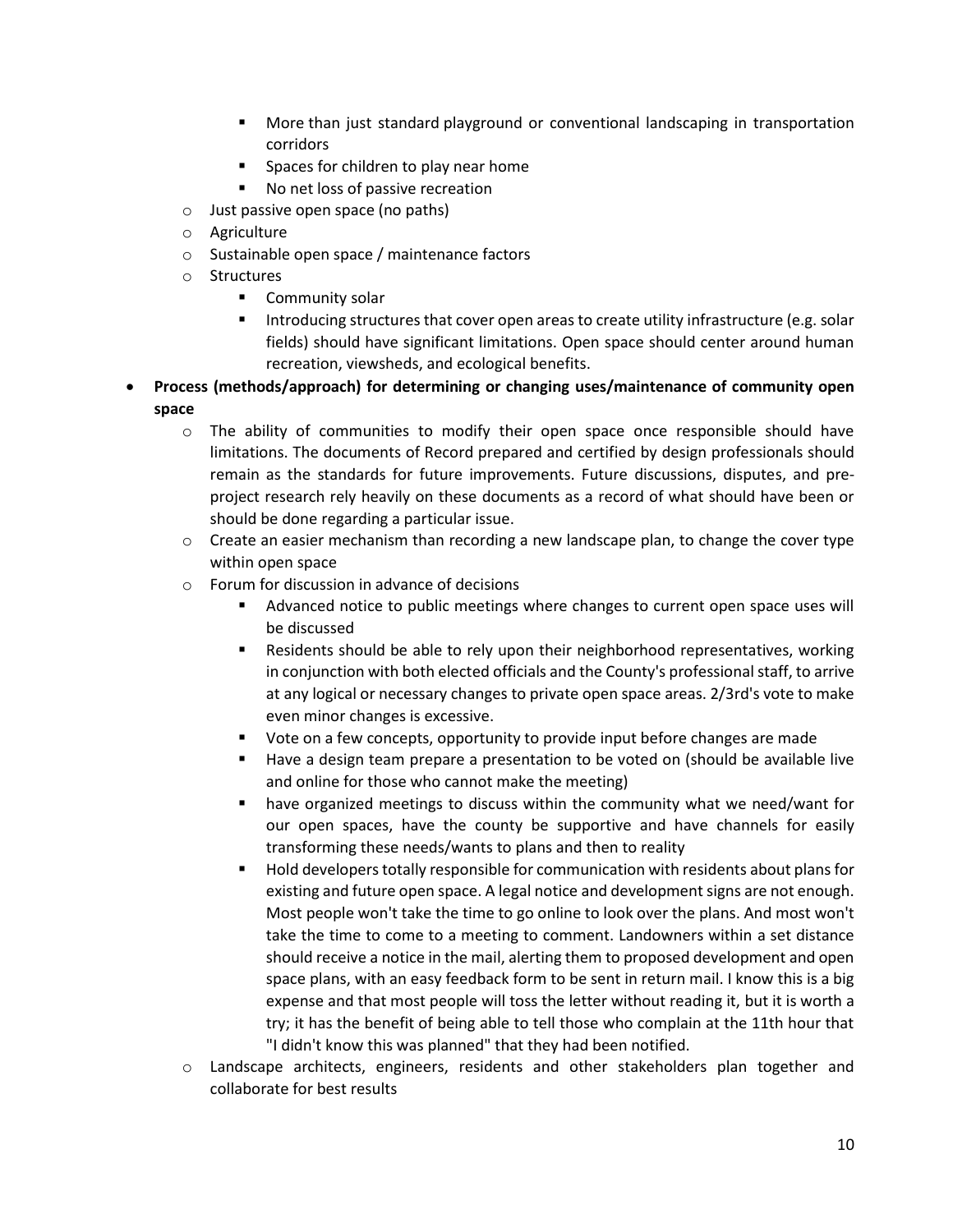- I feel residents' voices for a green future are not listened to as strongly as developers' voices and more ways need to be implemented in order for us to be heard. Experts in landscape design and the environment need to have at least as much say as those who are backed by business interests.
- Open space turnover process should have transition period where the board members are identified and made aware of their roles as well as the maintenance regimes currently managed and funded by the developer prior to the actual turn over.
- o Factors to consider
	- Include environmental considerations for native plants/animals, control of invasive, storm water management as well as public recreation use
	- **•** Open space should be evaluated in context of demographic/community change and the surrounding open space, parks, environmental benefits, passive and active recreation
	- Factor in the abundance of public open space that already exists (e.g. federal, state, local protected land) into achieving a balance of uses that serve range of needs, including farming
	- Define nature of what activities can occur within conservation easements
	- Consider setting a required percentage of passive vs. active open space
- $\circ$  Ability to use cutting edge innovations to improve aesthetics, maintenance, and function of open spaces and stormwater features. Encourage HOA's and others to use conservation practices in managing open space (e.g. native trees, shrubs, grasses and wildflowers, detention basins where appropriate)
	- Grants for installation and perhaps a small annual maintenance grant to "go native" supporting HOA's to use native plants.

#### • **Technical Requirements, Construction Completion and Inspection**

- $\circ$  The provision requiring the completion of open space fine grading prior to the release of building permits may not be appropriate for areas where open space is utilized as part of the perimeter controls within the E&S design. Appropriate exceptions to this requirement should be listed. An extension for planting installations should include a required completion date.
- o Consider increasing the developer's letter of credit from 100% to 125% to account for cost escalations during the construction period and as additional incentive to complete the work.
- $\circ$  'Good condition' should have a specific definition within the UDC and state the mechanism(s) and party/professional responsible for certifying that the condition has been achieved.
- o For turf areas, include a minimum percent cover.
- o Where owner planted plantings are permitted, clarify that they are to be non-invasive.
- $\circ$  Certification by professional / landscape architect that elements are "alive and in good condition"
- $\circ$  Create a checklist for the minimum content of the report required for private street construction/inspection and determine at which time it should be submitted and accepted.
- o Consider making all or a portion of these standards retroactive to all open space not yet approved/accepted where fewer than a certain percentage of building permits have been issued or for phases (or subphases) for which no building permits have been issued.
- $\circ$  For the bullet beginning with 'Permission to tie into a pipe system....', consider clarifying this restriction as pertaining to new connections to a downstream pipe system.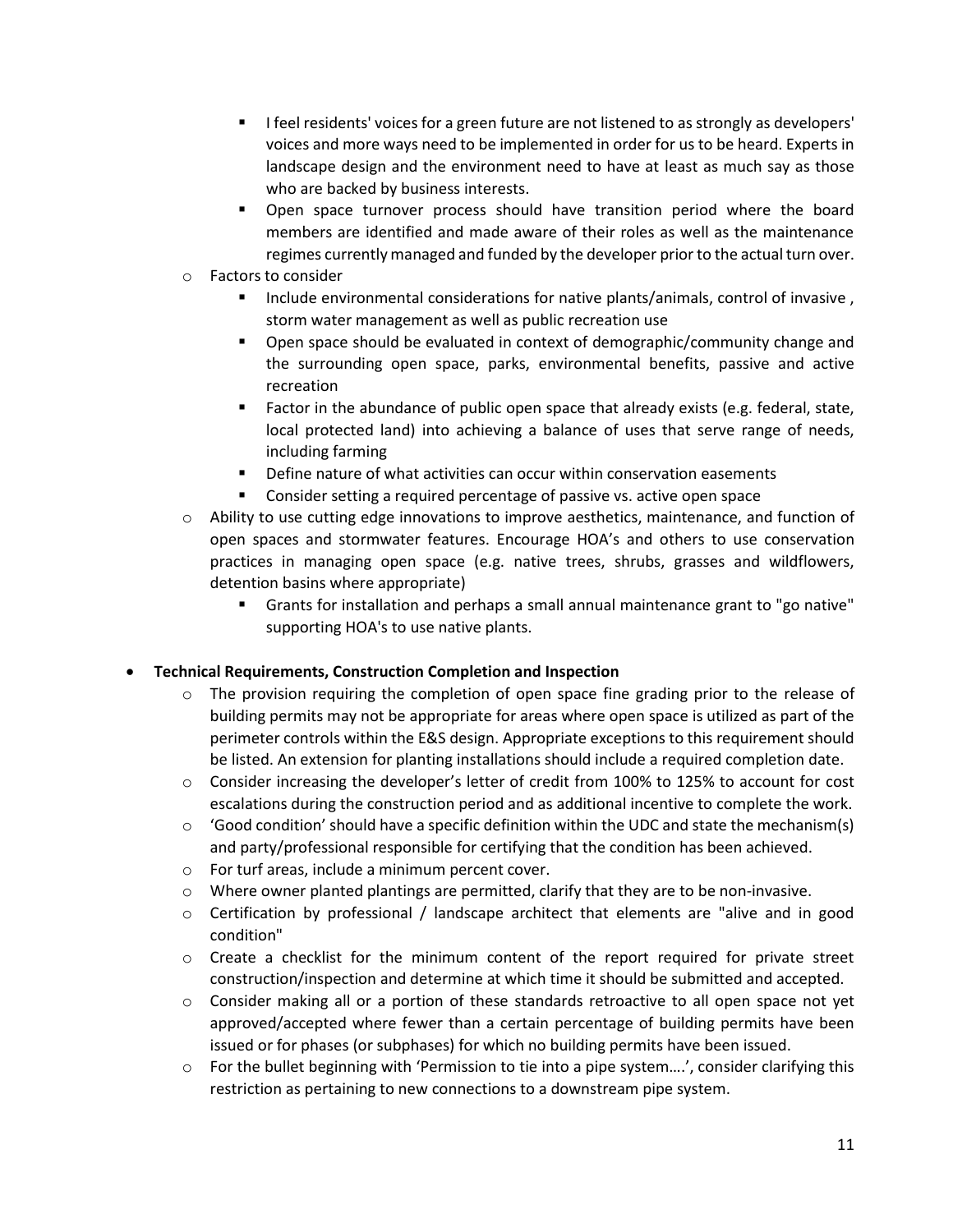- $\circ$  The restriction of emergency spillways discharging to a residential property may be overly restrictive even if an easement does not exist.
- o Consider clarifying the Developer's responsibility to clear snow.
- $\circ$  "All open space shall be final graded prior to the release of building permits within each phase". Depending on the existing and proposed conditions for the community, completing the open space to final grade prior to allowing home construction may not be feasible and will put a further cost burden on the developer.
- $\circ$  For the fourth bullet, consider revising 'The community may....' To 'A maintenance organization board member must…..' This provision would permit at least one representative from the organization to ask questions during the inspection while at the open space inspection
- o Condominiums: Notations on the required completion items should be noted on the Sediment and Stormwater Management Plan, Grading Plan (for multi-family), Lines and Grades Plan (for detached and semi-detached), and/or the Record Landscape Plan as appropriate for the item(s) needing to be addressed.
- o Changes to open space or common facilities: The provision for the Land Use Department to permit plant material substitutions from the Record Landscape Plan should not extend to restoration or restored areas. The Department should also be aware that the substitution of one plant with any one from a list may not be appropriate for the location, growing condition, or adjacencies.
	- Modification of opens space by a maintenance corporation or condominium organization should be restricted to areas that do not include restoration unless the request is accompanied by documentation from a professional with expertise in the specific restoration area/activity.
- o Prohibiting the burial of contaminated soils should be eliminated; brownfields are under DNREC; this would limit redevelopment of brownfields.
- $\circ$  Once the open space has been completed, accepted and turned over to the community/HOA, the developer should only be responsible for debris removal/remediation if it is necessary due to the actions of the developer or their contractor.
- $\circ$  "The Developer is responsible for rectifying any discrepancies between the documents for the life of the community at no cost to the community." Developer responsibility for discrepancies between documents for life of the community is excessive, difficult to enforce.
- $\circ$  Long term replacement of alleys, streets and storm sewer will be a significant burden and money the HOA may never require. Recommend that it be a percentage (10% seems reasonable), to be placed in a Capital Reserve Account, specifically designated for such purpose and not in the general fund. HOA documents should also require that the HOA fund the Capital Reserve account at 2.5% every year to build it up.
- $\circ$  Not all open space can be graded prior to all permits. County should allow at least 50% permits within the phase before the open space is stabilized and landscaped. SWM facilities cannot be completed prior to permits when building construction is in progress.
- o Developer cannot be responsible for debris removal in area he does not control.
- $\circ$  Storm pipe design for 50 year life span may need RCP. Should be whatever is approved by DelDOT.
- $\circ$  Concern regarding permission needed by downstream owners to tie to downstream pipe system when DSSR requirements for quantity controls are being met; requirement to obtain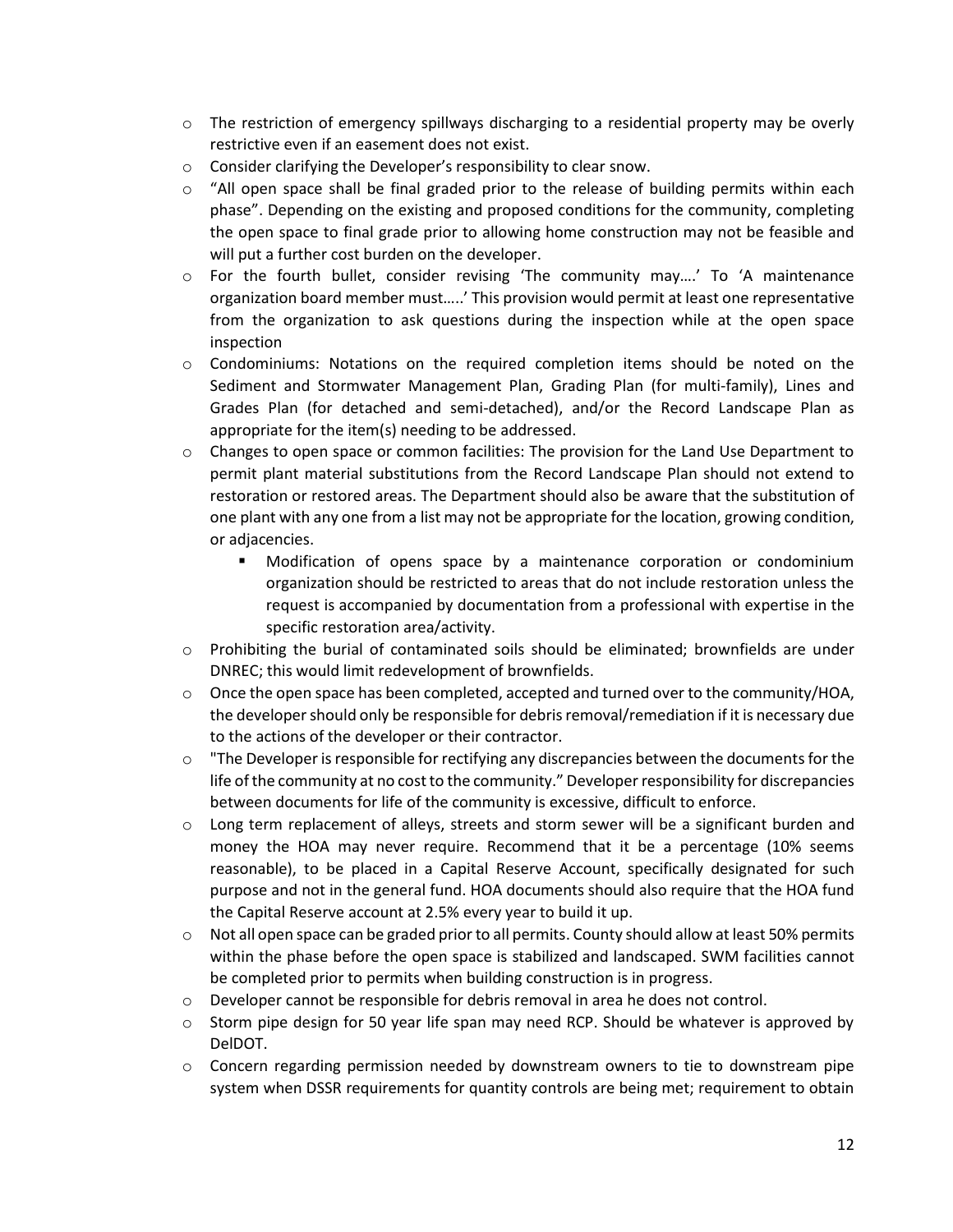easement when the emergency spillway discharges to a property that already receives drainage is onerous and may exceed property rights.

#### • **Maintenance**

- $\circ$  The staging plan should be integrated within the Record Landscape Plan, the appropriate document to note the use and maintenance
- o maintenance corporation documents should include specific provisions for the party responsible for portions of open space that require multi-year establishment, and monitoring (e.g. stream restoration, invasive species eradication, reforestation)
- $\circ$  Open space areas that are phased in, as well as all recreation areas, should require provisions for compliance with the ADA within each phase.
- $\circ$  Historic structures to be preserved are part of a phase or subphase, their conditions should be tied to the completion of that phase or sub-phase.
- $\circ$  Duty to inform home buyer section Condominium units should be expressly included.
- $\circ$  Maintenance escrow--In addition to providing funds for a two (2) year period, escrow funds should include the costs associated with the establishment period for restorative type work including but not limited to the monitoring, reporting, and maintenance associated with projects such as stream restoration, meadows, and reforestation as well as costs of private utilities. (RESPONSE: already included in code)
- $\circ$  consider setting minimum rates for the maintenance of the various portions of open space to reduce the instance of them being underfunded
- $\circ$  Need an inspection and enforcement mechanism for the lack of proper care and management of 'natural' areas and areas intended to return to a 'natural' state

#### • **Incentives/penalties to ensure timely completion of open space**

- o Stronger bonding requirements, completion bonds, escrow, fines
	- County can construct them if not completed by the developer.
		- Require a performance bond of 125% by phase/sub-phase of project. Advance completion of open space as a % of building permits issued and require completion of any open space for which all lots/units adjoining it have been completed regardless of the total % of units completed or the phase the open space is within. (e.g. if 5 of 50 lots are complete but those are the only lots adjoining the open space, the open space should be required to be completed upon issuance of the CO for the 5th adjacent lot. Requirements of completing contiguous open space should extend to phasing within the Record Plan.
		- **EXE** Developers should continue to have to post a bond. Perhaps increase this amount, but with the added option of turning the open space over to County. Services to manage said open space could then be funded by a neighborhood, sub-regional or regional maintenance district tax.
- Phased implementation / approvals.
	- Limits on # of units that can be constructed on an approved open space plan until the agreed upon open space plan has been implemented.
	- Do not allow a developer to begin home construction beyond the model homes until open space in that phase is complete.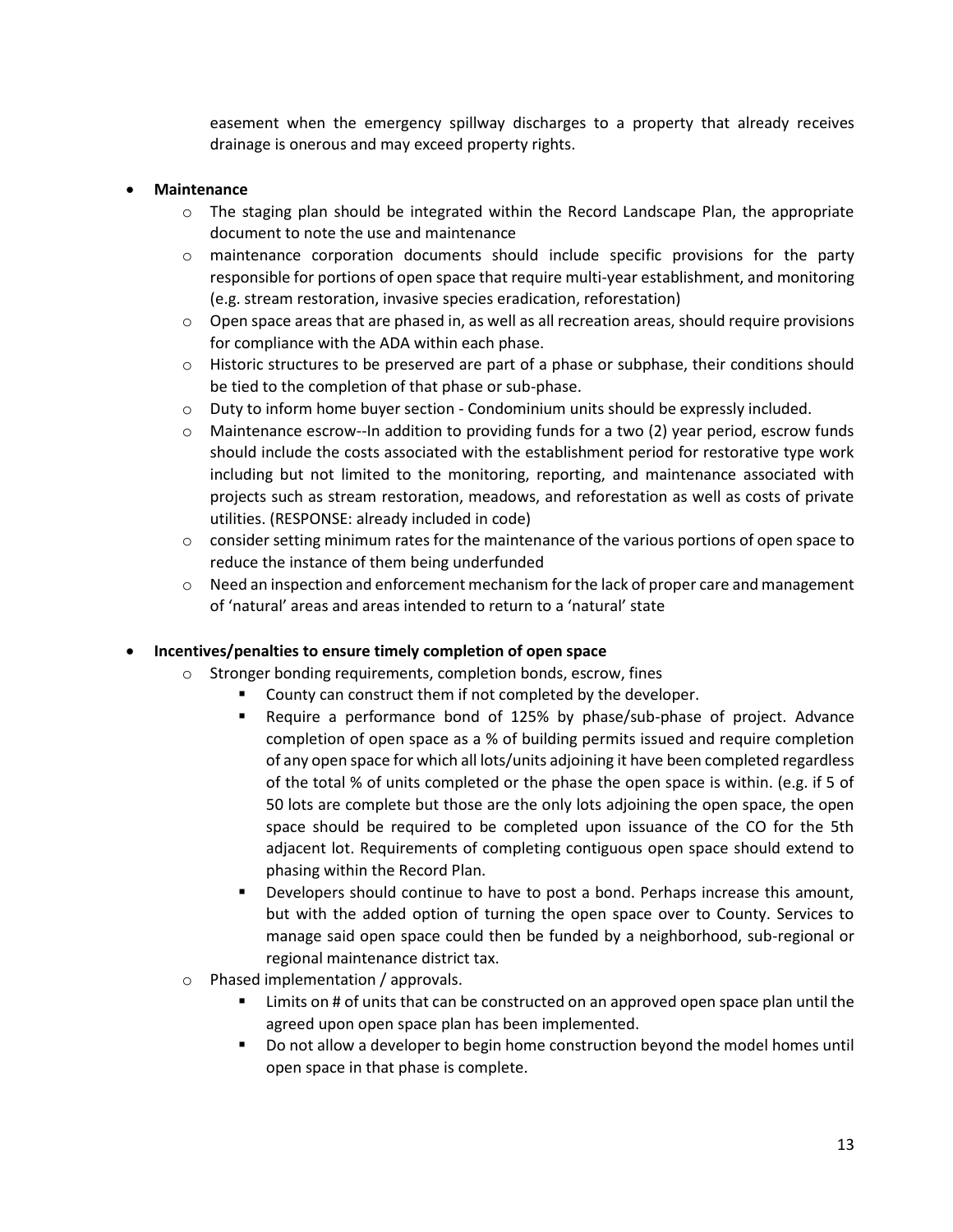- Tie issuance of building permits and Certificates of Occupancy to Open Space completion milestones.
- $\circ$  Tax break incentives on open space parcels for completing open space early. Density bonus on future projects for having a good record with turning over open space early. Discounted permit fees for remaining lots in the phase / community once open space is completed.
- o Frequent communication with the developers, homeowners, & HOAs.
- o Earlier, stricter enforcement & monitoring; specific construction and performance standards.
- $\circ$  Involve property owners early in planning and construction process; more assistance (logistical, financial) for HOAs & residents
- o More involvement of landscape architects, knowledgeable professionals
	- could improve the survive-ability of plant materials, improve function of BMPs, and reduce maintenance.
	- Designs should be site and project specific not a cookbook approach.

## **Forest Conservation (Chapter 40)**

- **General**
	- $\circ$  Focus on the complex nature of a forest as opposed to a singular focus on trees.
	- $\circ$  Use Maryland procedures for forest stand delineations as guidance. There procedures are based on well-established scientific principals and are not overly burdensome.
	- o Additional plans to be submitted at exploratory plan stage is huge costs for projects.
	- o May eliminate development on some properties as best forested areas are sometimes the best land for development
	- $\circ$  provision for 'where over fifty (50) percent of plants are listed.....' should be revised to 'where over fifty (50) percent of plant cover is listed'. Individual species or specimens may have a disproportional impact to an area.
	- $\circ$  EIA report should not be considered "complete" without the response from required agencies (e.g. endangered species). This response is required for a full assessment of potential impacts to certain protected resources
	- o Regarding preservation of specimen trees: clarify where 'recommendations for running, fertilization, and other means would be found and when such recommendations shall be required.
	- $\circ$  Regarding "conservation design", replicating and/or restoring the natural hydrology is more appropriate than "improve natural hydrology"
	- o Requiring all proposed plant material utilized to be native and indigenous to the State of Delaware takes away a lot of flexibility from the owner and designer and may not be consistent with the desired landscaping aesthetics.
	- $\circ$  The definition of forest corridors has been expanded to include areas separated by breaks of up to 100 feet, thereby expanding the resources that must now be protected.
	- $\circ$  Concern about added time/costs associated, including: Two iterations of the landscape plan (conceptual and final); additional forest and tree survey requirements proposed
	- $\circ$  Factor in the importance of forest connectivity and habitat corridors
	- $\circ$  It is impossible to really quantify the impact of the proposed changes, because the current proposal lacks many details
	- o In place of 'A conceptual Landscape Plan' consider 'A Conceptual Landscape Character Plan' to evolve the description of the landscape beyond plants; it would be a descriptive document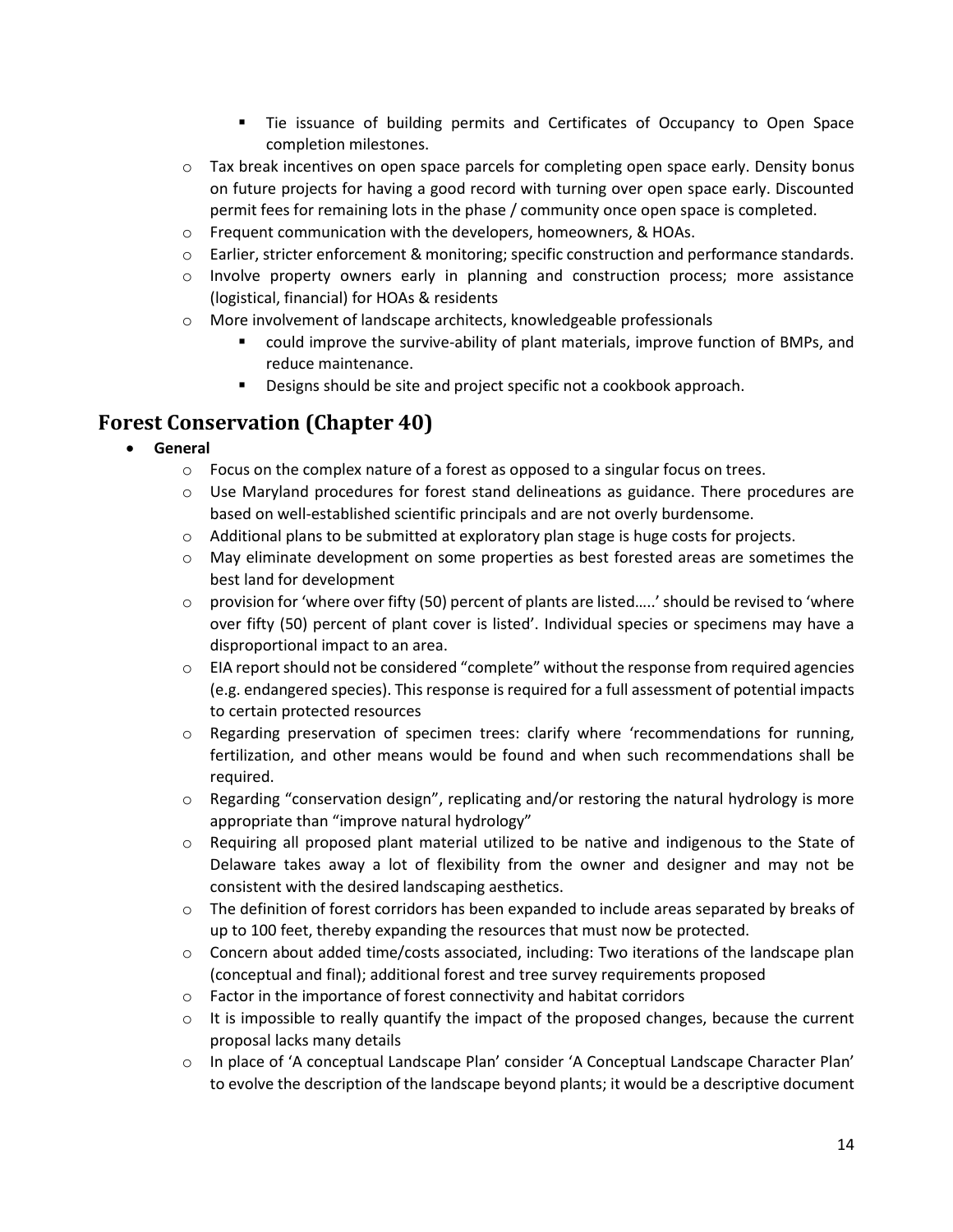to illustrate exploratory level, materials, furnishings, pedestrian improvements, open space, restoration, as well as required planting areas.

- o Distinguish landscape renderings separate from architectural
- $\circ$  A pre-application sketch plan review conference would now be required for all major land development projects, adding to the length of the overall development process.

#### • **Professional certification/submissions**

- $\circ$  Allow landscape architects and other professionals with requisite expertise to submit plans
- $\circ$  List of pertinent professionals should include clause 'for the resource being evaluated' added to clarify that the report may require multiple experts for the assessment of different resources.

#### • **Forest protection standards / Forest Habitat Value Assessment**

- $\circ$  Exemption for forested natural resources that already receive 100% protection should not be extended to those proposing to be disturbed (requiring a variance).Where 100% protected forested areas are to be disturbed, the characterization would help the Department, RPATAC, and BOA better evaluate the severity of the impacts and appropriate mitigation.
- $\circ$  Scoring criteria should include factors besides trees and include the balance of the biota comprising the forest ecosystem being evaluated. Most of our forest communities have a complex composition of canopy and understory trees, shrubs, and herbaceous material. There may be more species of value than just tree species.
- o Strength of this forest conservation ordinance derives from strength of FHVA
- $\circ$  Include age requirement for key specimens within tier 1 (100-120 years as a minimum is likely appropriate) and tier system should also note disturbance levels in the general descriptions (e.g. Tier 1 = little disturbance and Tier 3 = relatively recent disturbance, 20-30 years since)
- $\circ$  Use maximum proposed values in each range shown in the presentation for "Minimum Afforestation Ratio".
- o Establishing the CRZ for 'each tree' around the perimeter/edge of delineated forest is too onerous/high standard; establishing CRZ based on a DBH equal to the upper 10th percentile of the forest composition or a similar standard would be more realistic and cost effective
- $\circ$  The forested area with the highest habitat value is often the highest value land for development as well, so these areas cannot always be preserved.
- o Requiring a Forest Habitat Assessment on every project represents a cost burden to all projects and will add time to the development process.
- $\circ$  Would like clearer description of protection levels of the various forest types and whether tiers apply individually to a site or countywide
- o Adds cost to development
- o Require the maximum proposed value in each range for ""Resource Protection Levels"", especially for top Forest Tiers and for the Critical Natural Area (CNA) resources.
- $\circ$  There is little to no indication of how the Tiers would be determined and if they would be applied consistently throughout the County or on a site-by-site basis. The details regarding the Tiers and levels of protection could have a significant impact on the required protection.
- $\circ$  permitted reduction in protection levels should not be extended to Tier 1 forests. Additional reductions beyond the stated protection level should require a variance for this uncommon and valuable resource
- $\circ$  The CRZ should be based upon conditions within 2 years of the application date (ensure that it is up to date for resubdivision or other plan changes)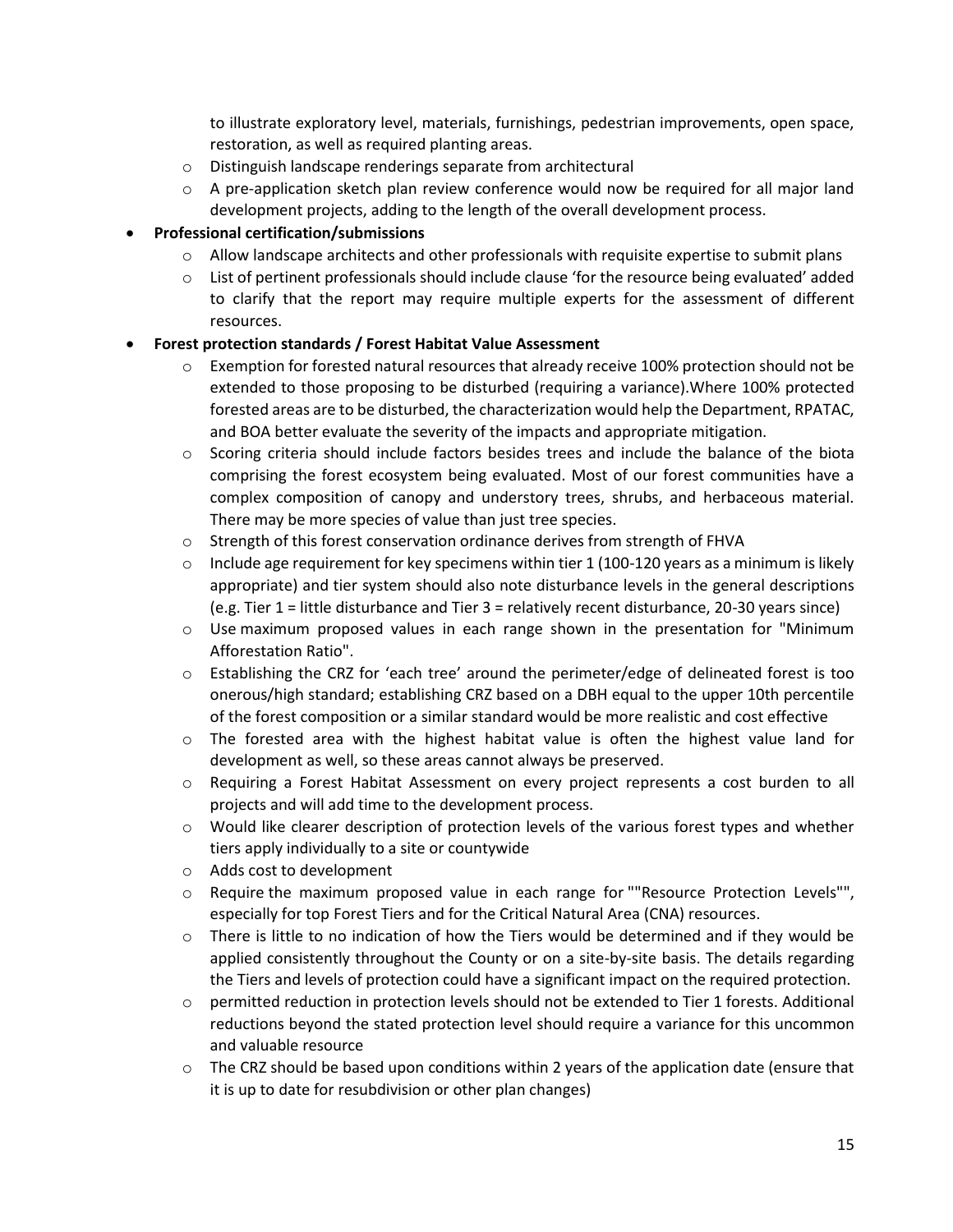- $\circ$  Should be noted that the drip line should be shown in addition to the CRZ and that the dripline shall be based upon the actual drip line during the growing season.
- o Consider simplifying the evaluation process
	- definition of a tree be based on diameter, not on height
	- Have the critical root zone be based on the drip-line when defining the limits of forests and only utilize the multiplier (1.5 x DBH) when protecting specimen trees.

#### • **Afforestation**

- o Establishment of young forest/habitat takes 20+ years.
- o Change '(planting of new trees/forest)' to '(planting of new forest)'. Trees alone do not make a forest and since the standard is aimed at increasing forest habitat; should consistently refer to forest
- $\circ$  Adding 'and open space certification as applicable' to the demonstrated compliance requirement provides an additional opportunity to catch compliance during the appropriate phase of completion is added.
- $\circ$  The computations/certification for forest cover should occur with the conceptual plan, Record Landscape Plan, and Record Landscape Certification
- $\circ$  Tree cover requirements for new landscaping should include a specific design age (i.e. 20 years) for the desired coverage
- o Afforestation ratios may result in limiting buildable areas.

#### • **Mitigation**

- o Provide a tree bank for remediation when standards cannot be met
- $\circ$  Mitigation requirements should vary by tier. A standard of 2:1 for offsite mitigation seems insufficient for the higher tiers.
- $\circ$  How extensive is the removal of invasive non-native species in the mitigation plan? Does it pertain to proposed development areas only? Does it apply to only trees or also include shrubs and other species? Does it only apply to parcels larger than 1 acre?
- o What is meant about elimination of invasive species in the Mitigation Plan, does it pertain to proposed development areas only, is it limited to woody invasive species or does it also include herbaceous species. Does it include all parcels or just parcels larger than 1 acre?

#### • **Preparation / Maintenance / Evaluation / Enforcement**

- o Best practice manual to help HOA's and contractors maintain actual areas
- o Require soil mitigation for landscape trees prior to turnover.
- $\circ$  would like to see more specificity in the type of required protected area maintenance
- $\circ$  It will be critical to determine a way to measure the potential for young forests to mature into thriving forests in the future.
- o Who would be responsible for enforcement?
- o Consider funding and/or potential penalties
- o We would like additional details about both penalties and enforcement toward elimination/management of invasive species
- $\circ$  for 'Open space or site management plan', the third bullet should be changed from 'Nonnative, invasive' to 'Non-native and/or invasive'. Some native plants can be highly invasive and undesirable. Additionally, open space or site management plans should include the requirements for monitoring and reporting for restored and/or enhanced areas (e.g. invasive species eradication which typically takes multiple seasons).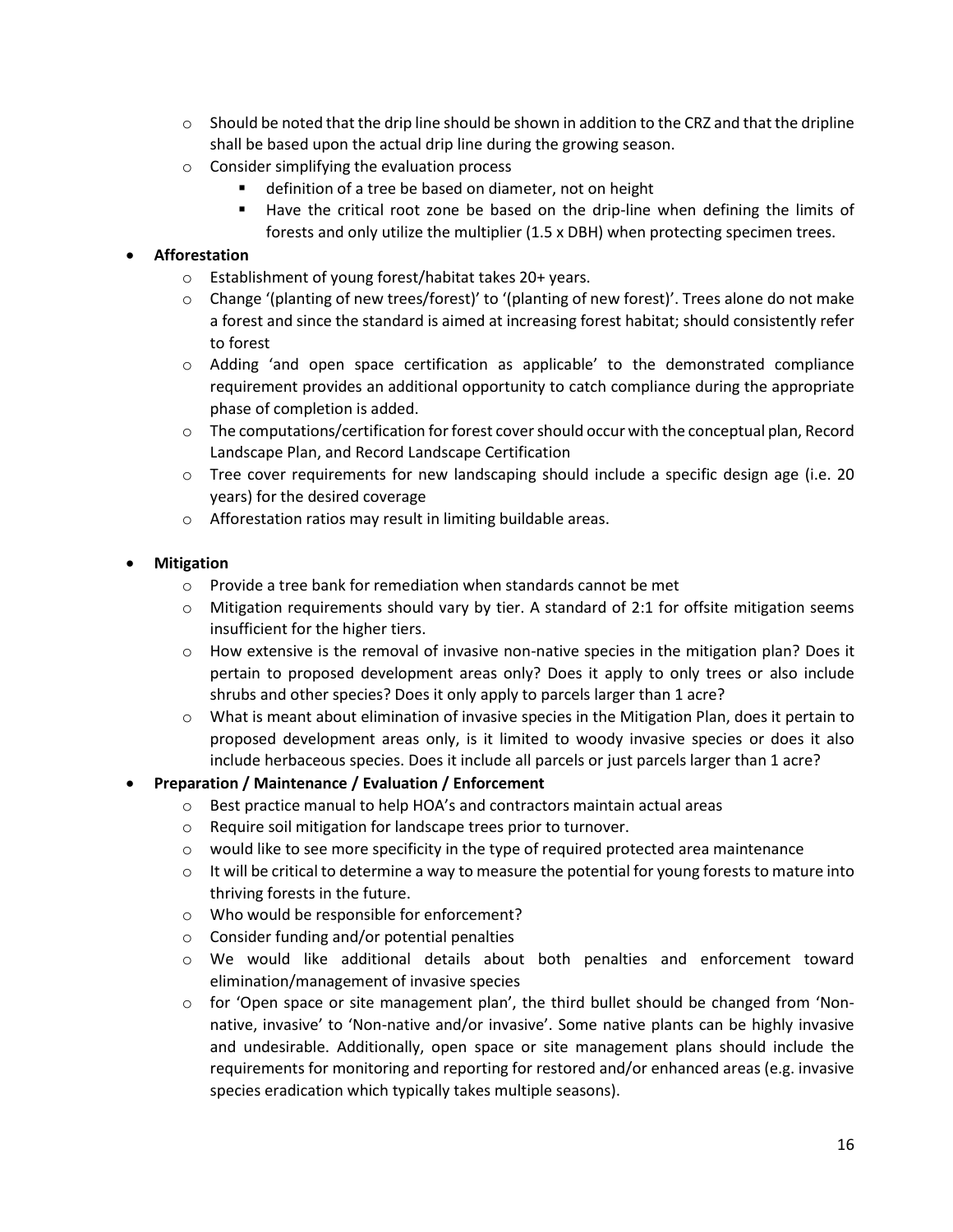$\circ$  Clause permitting native, naturally occurring weeds, should include a statement that plants on the DNREC Noxious Weeds List should be managed within natural resource areas.

## **Stormwater/Drainage (Chapter 12)**

- **General**
	- o The efforts to achieve Water Quality Standards should first focus on minimization of site impacts, the reduction of impervious surfaces (i.e. no excessive parking areas), and restoration of forest and tree cover.
	- $\circ$  Code should be updated to reflect current stormwater management practices.
	- $\circ$  Sustainability of constructed communities should include watersheds as part of the community.
	- $\circ$  Land should be put aside for sediment disposal from natural streams.
	- o Need alternative to Salt. Need a requirement to measure salt.
	- o Against the development of new closed systems when possible
	- $\circ$  Hope to see that new environmentally friendly solutions are equally, if not more, accessible than some traditional systems.
	- o Need to proactively adjust regs to acknowledge climate change, less predictability and changing conditions; for example, use of the one hundred (100) year storm event as a standard for planning drainage and stormwater management.
	- o Clarification as to how to adhere to DelDOT policies and procedures will be helpful, especially the methods of documenting adherence during the construction process.
	- $\circ$  The proposal seems to be aiming to eliminate the Standard Plan, which is an effective and cost-efficient process for many projects, which will now be driven to a longer, more-costly process.
	- $\circ$  Proven non-structural stormwater management solutions should be included as part of the updated drainage code, along with retrofits in existing developed areas.
	- $\circ$  Consider providing incentives to developers to direct their storm water management planners to go above and beyond required rules for runoff management
	- $\circ$  Consider refining some terms / definitions (e.g. "economical", replace "design engineer" with "design professional" or "professional engineer", use NRCS definition of hydric soils, etc.)

#### • **Design Standards (SWM / Grading / Conveyance)**

- $\circ$  Proven non-structural stormwater management solutions should be included as part of the updated drainage code, along with retrofits in existing developed areas.
- $\circ$  In meeting the TMDL limitations for specific watersheds, the Department should provide guidance on the requirement and methods to address bacteria TMDLs. The prioritization of stormwater practices that achieve the best water quality will change by soil type and site conditions. A preferred BMP type may not be suitable for certain sites.
- $\circ$  The drainage code should be revised to reflect current requirements, including the Department of Land Use memorandum regarding structures over 480 square feet, patios/sidewalks/driveways over 200 square feet, and close the "Standard Plan <1 acre" loophole in state regulations.
- $\circ$  For the drainage code section alternative BMPs that prioritize restoration efforts might be better verbalized in the language; consider potential for restoration (e.g. resource protection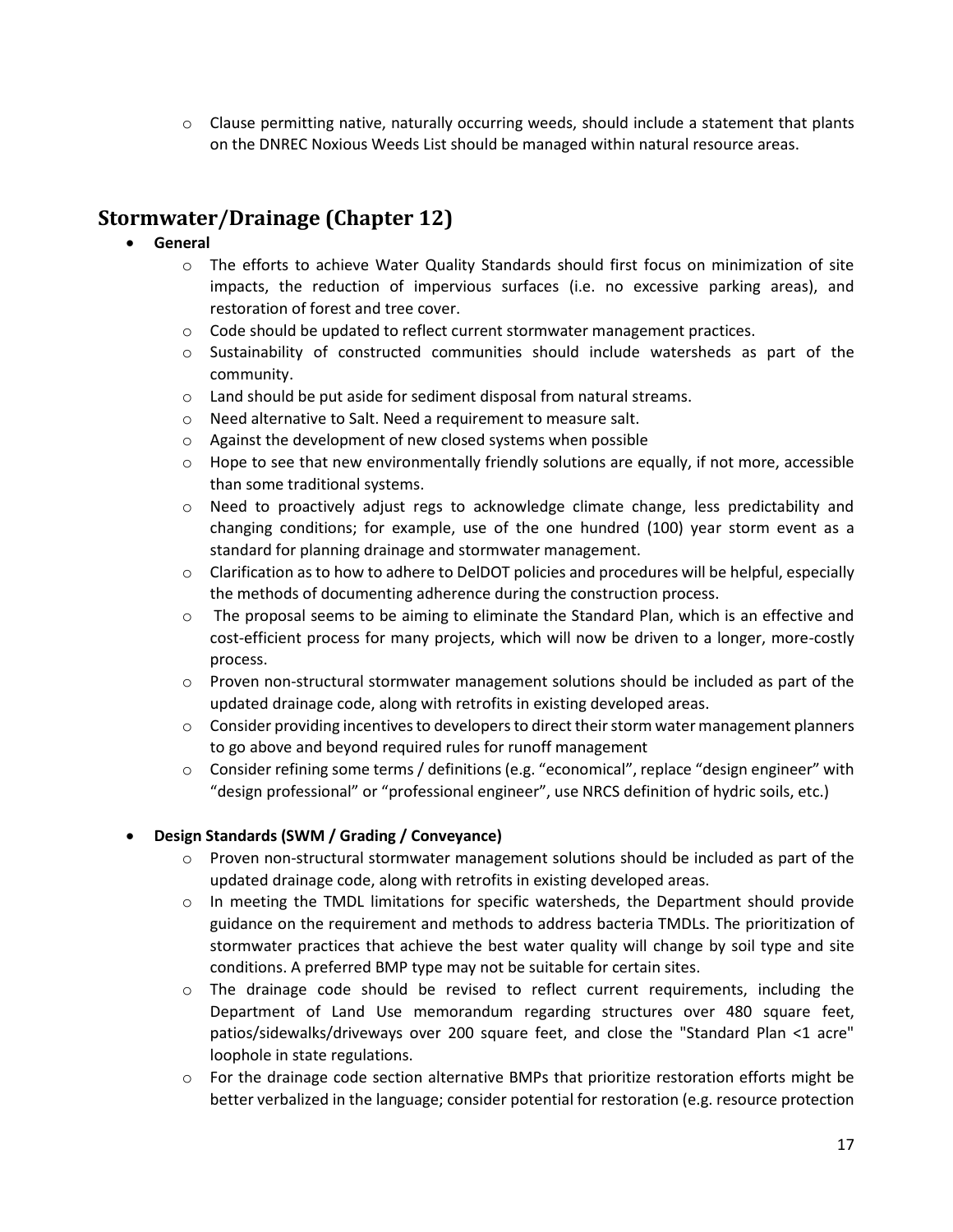standards or site capacity standards can be reduced/increased (respectively) if downstream degradation is repaired / restored and monitored for X number of years.)

- $\circ$  Concerned about items at County's sole discretion with no appeals process specified; elimination of possibility for waivers.
- $\circ$  Language regarding drainage easements should expressly state who they are in favor of.
- $\circ$  should reference what are approved methods for waterproofing, regarding Under Land Grading on Residential Lots
- $\circ$  Prohibited Land Disturbing Activities should be more explicit as it relates to what can be done without an E & S
- $\circ$  Regarding required approval by NCC for alteration of an approved plan, it should also state that it must be approved by the Professional Engineer for the project prior to approval by NCC.
- $\circ$  12.03.005.8: The required width of the riparian buffers should be included or the regulation that addresses riparian buffers should be cited. What will replace the 10'.
- $\circ$  12.04.: It should be clear whether the discharge is on or off site. Also, these facilities should be protected during construction by adequate erosion and sedimentation control. If the stormwater is discharged into a existing stormwater pipe, ditch or system like a roadway or existing pond, the design engineer shall provide analysis that the existing system can handle the additional stormwater.
- $\circ$  12.04.005: This pond code may be outdated for non-farm development. It is now the Natural Resources Conservation Service and they have updated their methodology
- o 12.05.006: 6.e: A 15' easement is very wide around facilities and can become a wasteland and an impediment to wildlife and habitat.
- $\circ$  Is levy of fees at 100% after second submission allowed by DNREC regulations, since NCC is a delegated agency? Restricting standard plans could be arbitrary and puts uncertainty to small projects and burden of additional costs.
- o Stormwater management
	- Bio-retention facilities should be sized for a minimum 6" of ponding during the RPv event.
	- Design of vegetation for the entire stormwater facility should be by a registered Landscape Architect, not just that inundated by a 1-year frequency storm.
- o Grading:
	- 2% graded slopes are preferable at most sites, locations in the southern end of the county may be suitable for lower slopes if the subsoils permit rapid infiltration.
	- Requirement for minimum of 2% in pervious areas and other similar requirements for outlet structures may be very difficult to attain, especially in southern NCC
	- As-built surveys prior to the Certificate of Occupancy should include grading. The Department will need to determine how much the as-built conditions can vary from that of the submitted plan(s).
	- Require methods to ensure continuous stabilization while vegetative cover is established
	- As-built requirements should clarify where and how much the as-built condition can vary from the certified plan.
	- Concern about ability of dense projects to accommodate stockpile of soil
	- Requirement to provide 0.2-ft. fall across drainage structures could be difficult on flat sites.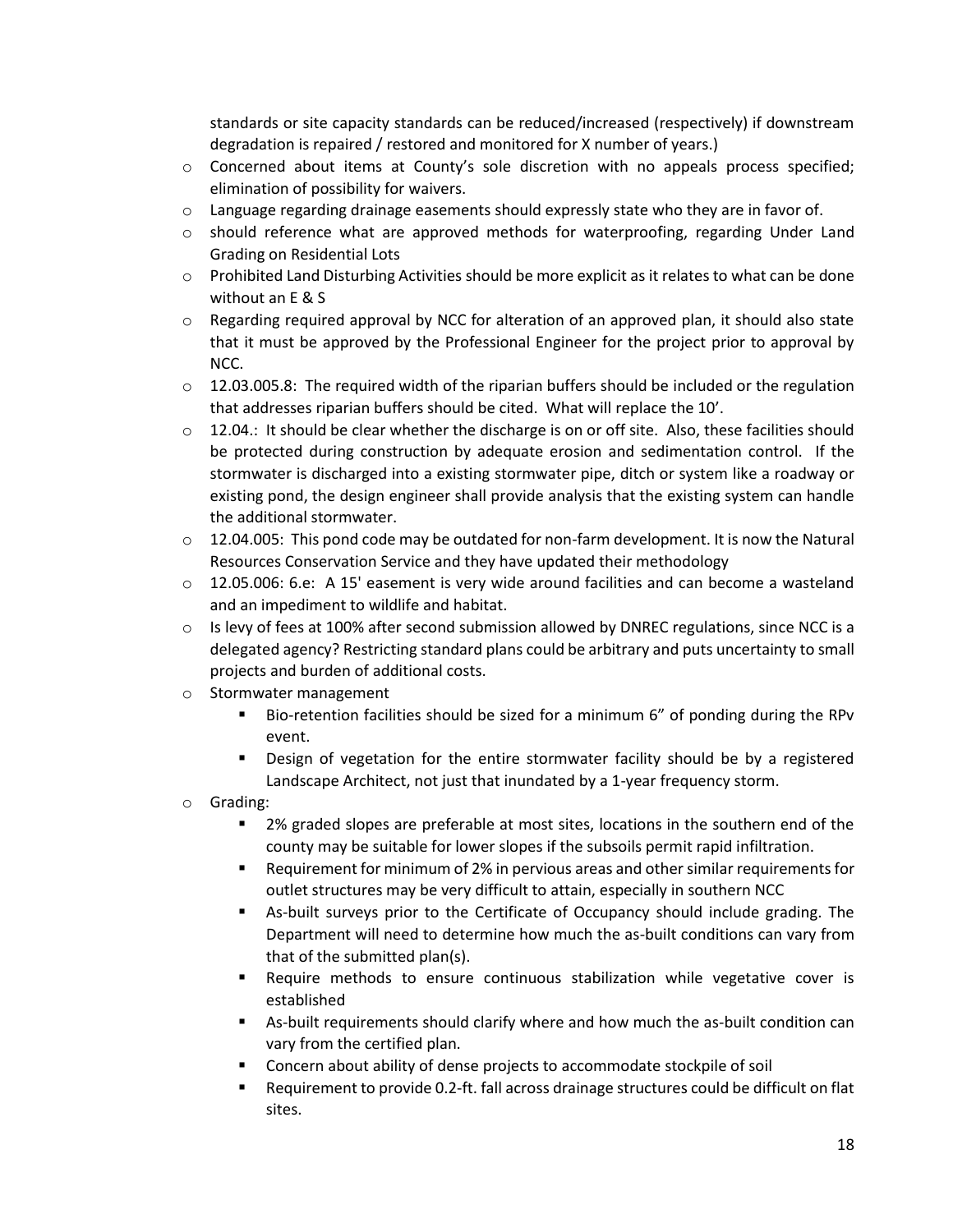- Concern about grading of the minimum open area to provide for 2% slope will require significant land disturbance when it is to be left in its natural state and is very flat or very steep.
- o Conveyance
	- Computations should be provided to demonstrate that the point discharge and receiving slope or waterway are stable with the maximum design flow for the conveyance system.
	- The requirement for adequate downstream conveyance should include a requirement to inquire with Public Works and the New Castle Conservation District as to any known downstream stability issues in a receiving waterway. Should the waterway have stability issues, the Department may consider requiring additional detention.
	- The degree to which a project must comply with bacteria TMDLs should be clarified
	- Existing channels/pipes and culverts are probably not designed for watercourse conveyance of the 100-year storms, so will be a significant hurdle to overcome.

#### • **Construction Review / Enforcement (As-built)**

- $\circ$  Engineer certification of entire community makes PE construction manager. This will increase development costs significantly.
- $\circ$  As-built surveys for stormwater conveyance systems should include a video record of the inspection to document pipe joint and pipe to structure joint fit and integrity. All as-builts should be certified by the appropriate design professional.
- $\circ$  The cost to as-built all conveyance systems will significantly add to the cost of projects.
- $\circ$  Requirement of providing a grading as-built prior to CO for a house will add cost for a project.
- o Additional costs for storm as-builts as this is requiring as-built of the of conveyance systems in open space.
- o The requirement for CCR's to be licensed by New Castle County seems excessive if the CCR is working for the professional design firm originating the design of the facility. If the firm is able to provide design and field review for a project, they should also be able to provide CCR services without additional licensure.
- $\circ$  The requirement for the design professional to provide written documentation verifying that the constructed site is in accordance with their design and that if functions accordingly requires clarification.
- o If third submission is found to be without merit, applicant should pay 200%.
- $\circ$  While updating references to DelDOT publications is a good idea, be aware that they frequently change their standard details. The code modifications should state which agencies standards apply relative to the approval date of the plans by the County.
- $\circ$  A requirement that the design professional "shall provide written documentation verifying that the constructed site is in accordance with their design and that it functions accordingly" will require more than just a short visit to the site since you are requiring us to certify and seal such report.
- **Long-term Maintenance / Performance of BMP's (Effectiveness)**
	- $\circ$  Stormwater maintenance log for the owner should be provided as a template by the designer at the time of plan approval. Standardized forms should be provided by the Department such